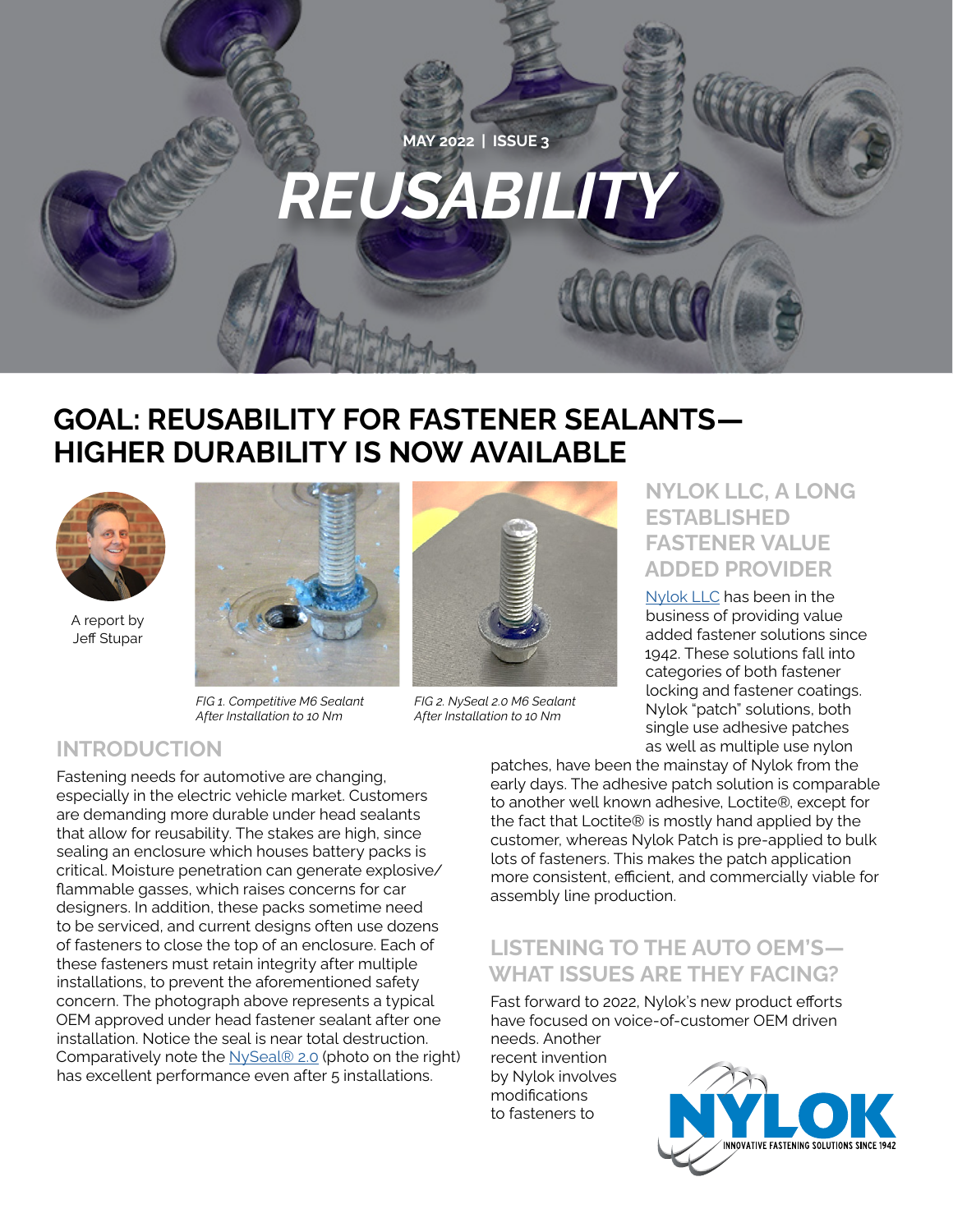eliminate accelerated corrosion when fastening against dissimilar materials. These include but are not limited to carbon fiber, magnesium, stainless steel, and aluminum. Fastener engineers generally prefer to use steel bolts in their joint designs, but doing so against these dissimilar materials can have disastrous results unless a barrier coating is incorporated. As a result, Nylok developed a galvanic corrosion prevention coating for steel fasteners, called [NyShield®,](https://nylok.com/pre-applied-processes/nyshield/) which provides a 15+ year field life without significant corrosion occurring.

#### **BACK TO SEALING…**

According to their comments, significant automotive OEM's claim that reusability for [under head sealants](https://nylok.com/pre-applied-processes/under-head-sealants/) is very important. Therefore, Nylok went to work to develop a tough, resilient sealant that allows for effective sealing, even after repeated installations. Presently, work has been done on fasteners as large as M10's and above, and has proven reusability up to and exceeding five times, after being driven to installation torques of 55–95Nm. This is a significant feat since many of these OEM fastener groups commented that typical sizes of fasteners used for under head sealing are less than 8mm in diameter (M8's). Additionally, typical tightening torques for M8 and M6 fasteners are 23Nm and 9Nm respectively. Standard best practice for using larger fasteners with under head sealants is to do so in joints where consistent clamp loads are less critical. In these cases, the fastener is tightened below the recommended tightening torque for regular joints. So, what does this mean for fastener engineers? It means that now they have access to an under head sealant that can be tightened to designed in torque loads without having to design/develop a work around!



*FIG 3. M3 Fasteners with NySeal 2.0 under head*



*FIG 4. M10 Fastener showing contour of NySeal 2.0 Under Head*

## **THE PROOF'S IN THE PICTURE**

For all electric vehicle companies, as well as traditional internal combustion engine companies who are making the move to EV's, this development must be understood. Nylok's newest under head sealant ([NySeal® 2.0](https://nylok.com/pre-applied-processes/under-head-sealants/nyseal-2-0/)) is affectionately known as "The King of Under Head Sealants," and is known by its distinctive

purple color. Below is a photograph of [NySeal® 2.0](https://nylok.com/pre-applied-processes/under-head-sealants/nyseal-2-0/) on an M10 fastener, after being driven five times to 55 Nm. As you can see, the sealant is still intact, and has not been removed from the bearing surface. It still offers sealing capabilities, even after this extreme condition. The uniqueness of this sturdy under head



*FIG 5. NySeal 2.0 performance after 5x installations at 55 Nm55 on M10 fastener*

sealant comes from its hardness, malleability, and superior adhesion to steel surfaces. More information will follow in a subsequent blog posting on best fastener substrates (finishes and topcoats) for adhering value-added materials like [NySeal® 2.0](https://nylok.com/pre-applied-processes/under-head-sealants/nyseal-2-0/). Please visit [our product page](https://nylok.com/pre-applied-processes/under-head-sealants/nyseal-2-0/) for more information on this product.

### **GOOD FOR USE AROUND ENGINE TRANSMISSIONS**

There are specific sealing situations, especially around vehicle transmissions, where fragmented particles can have detrimental effects. Because of the poor quality of other available pre-applied, soft polymeric sealants that are presently in the market, these types of applications often use alternates such as aluminum or copper washers. Frequently fastener engineers turn to expensive fastening designs to prevent leakage. Since [NySeal® 2.0](https://nylok.com/pre-applied-processes/under-head-sealants/nyseal-2-0/) has minimal to no fragmentation on installation, it reduces or eliminates the possibility of fouling the engine with sealant fragment debris. Since this material has such good adherence to a standard

fastener flange, and superior mechanical properties, it doesn't need additional and sometimes expensive designs to contain the sealant. This product could be used, not only for automotive, but also for any kind of small engines i.e. lawnmowers, snowmobiles, motorcycles, etc.



*FIG 6. Transmission for small engine market.*

Companies that specialize in these engines, such as Briggs & Stratton, Toro, Cummins, Kohler, Kawasaki, and the like could all benefit from this technology.

[NySeal® 2.0](https://nylok.com/pre-applied-processes/under-head-sealants/nyseal-2-0/) can also solve sealing issues in marine environments, both freshwater and saltwater.